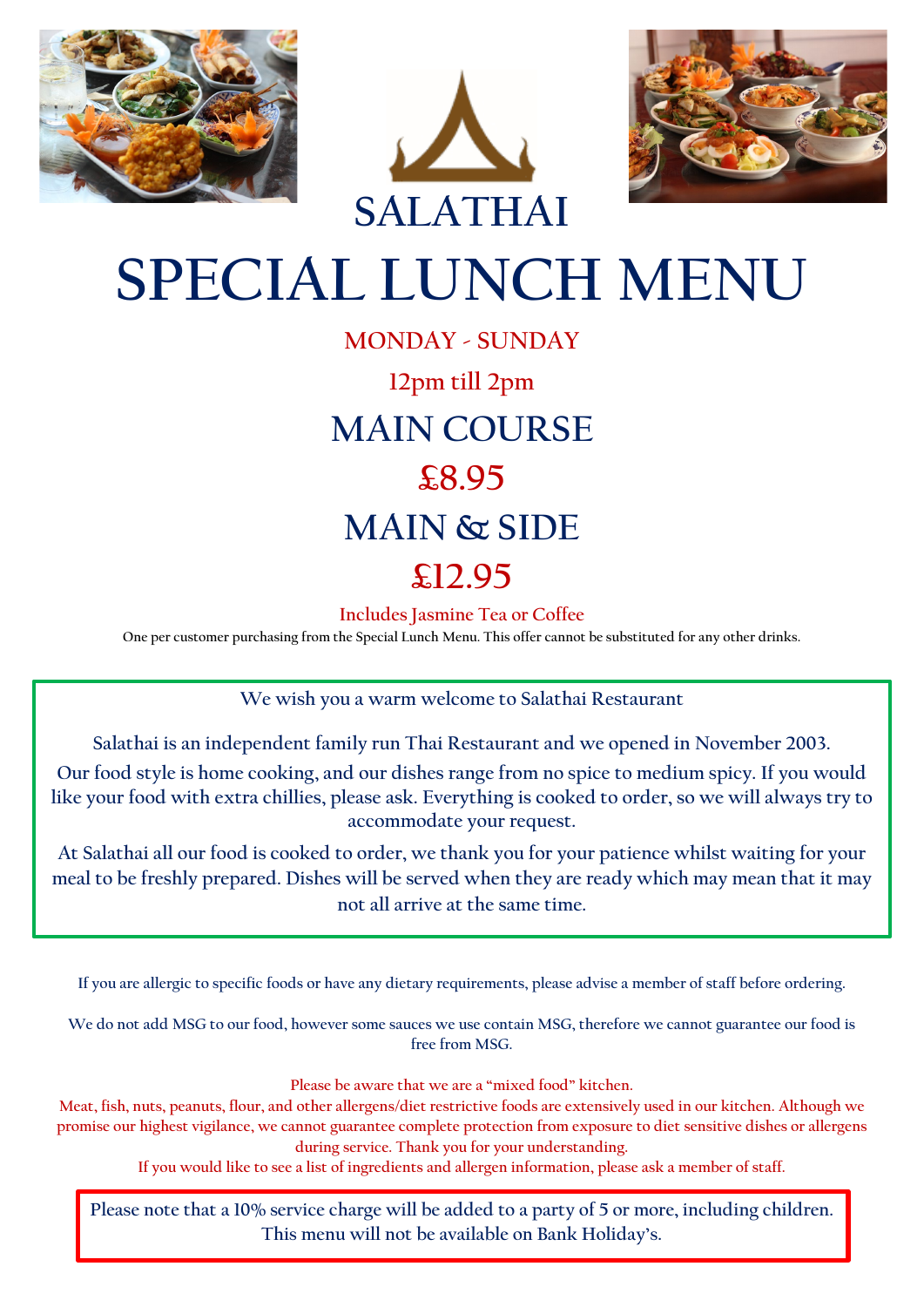**(GF) This dish can be made gluten free. (V) This dish can be made vegetarian or vegan. Please note that dishes marked (V) (GF) can be prepared without Gluten and or Vegetarian or Vegan. Please let us know when ordering your dietary requirements.**

**To change steamed rice to egg fried rice/coconut rice/sticky rice/egg noodles +£1.50** 

**EXTRAS Thai Crackers - £2.75 Prawn Crackers - £2.75 Sweet Chilli Sauce dip - £1.00 Peanut Sauce dip - £1.00 Chilli Paste - £1.00 Chopped Birds Eye Chilli - £1.50 Chopped Birds Eye Chilli in Fish Sauce - £1.50 Chopped Birds Eye Chilli in Soy Sauce - £1.50 Crushed Peanuts - £1.50 Cashew Nuts - £1.50**

### **STIR FRY DISHES**

**(Includes Steamed Rice)** 

**Please choose from one of the following to accompany a stir fry dish:**

Chicken/Beef/Pork/Vegetables & Tofu Duck/King Prawns/Squid + £2.00 extra

29. PAD KRAPOW - Stir fry with chilli, basil, garlic, onion, peppers, bamboo shoots, fine beans, spring greens & Chinese leaves. **(V) (GF)**

**31. PAD KHING** - Stir fry with ginger, garlic, onion, carrot, cabbage, spring greens, broccoli, cauliflower, mushrooms, peppers, Chinese mushrooms & spring onion. **(V) (GF)**

**32. PAD MED MAMUANG** - Stir fry with cashew nuts, onion, garlic, carrot, spring greens, Chinese leaves, broccoli, cauliflower, mushroom, peppers & spring onion. **(V) (GF)**

34. PAD NAM PIK POW  $\blacktriangleright$ -Stir fry with chilli paste, onion, garlic, peppers, spring greens, Chinese leaves, carrot, bamboo shoots, fine beans, celery & spring onion. **(GF)**

**35. PAD PRIEW WANN -** Stir fry with sweet and sour sauce, onion, carrot, peppers, pineapple, tomato, cucumber, spring greens, Chinese leaves, and spring onion. **(V) (GF)**

**37. PAD NAM MUN HOI -** Stir fry with oyster sauce, onion, garlic, carrot, spring greens, Chinese leaves, broccoli, cauliflower, mushroom, peppers & spring onion. **(V) (GF)**

### **CURRIES**

**(Includes Steamed Rice)**

**Unfortunately, curries are not suitable for vegetarians or vegans as they contain shrimp paste and fish sauce.**

**Please choose from one of the following to accompany a curry:**

Chicken/Beef/Pork/Vegetables & Tofu Duck/King Prawns/Squid + £2.00 extra

**45. GAENG KIEW WANN JJ (GF)** 

Thai green curry cooked with coconut milk & seasonal vegetables.

46. GAENG DEANG  $\bigcup$  (GF) Thai red curry cooked with coconut milk & seasonal vegetables.

### 47. GAENG MASSAMAN  $J(GF)$

A mild coconut milk curry with potato and onion.

#### **48. PANANG**  $\bigcup$  (GF)

A thick aromatic Thai red curry cooked with lime leaves, fine beans, peppers, carrot, spring greens & Chinese leaves.

> **Our dishes range from no spice, mild spice to medium spicy If you would like your dishes hot, please ask.**